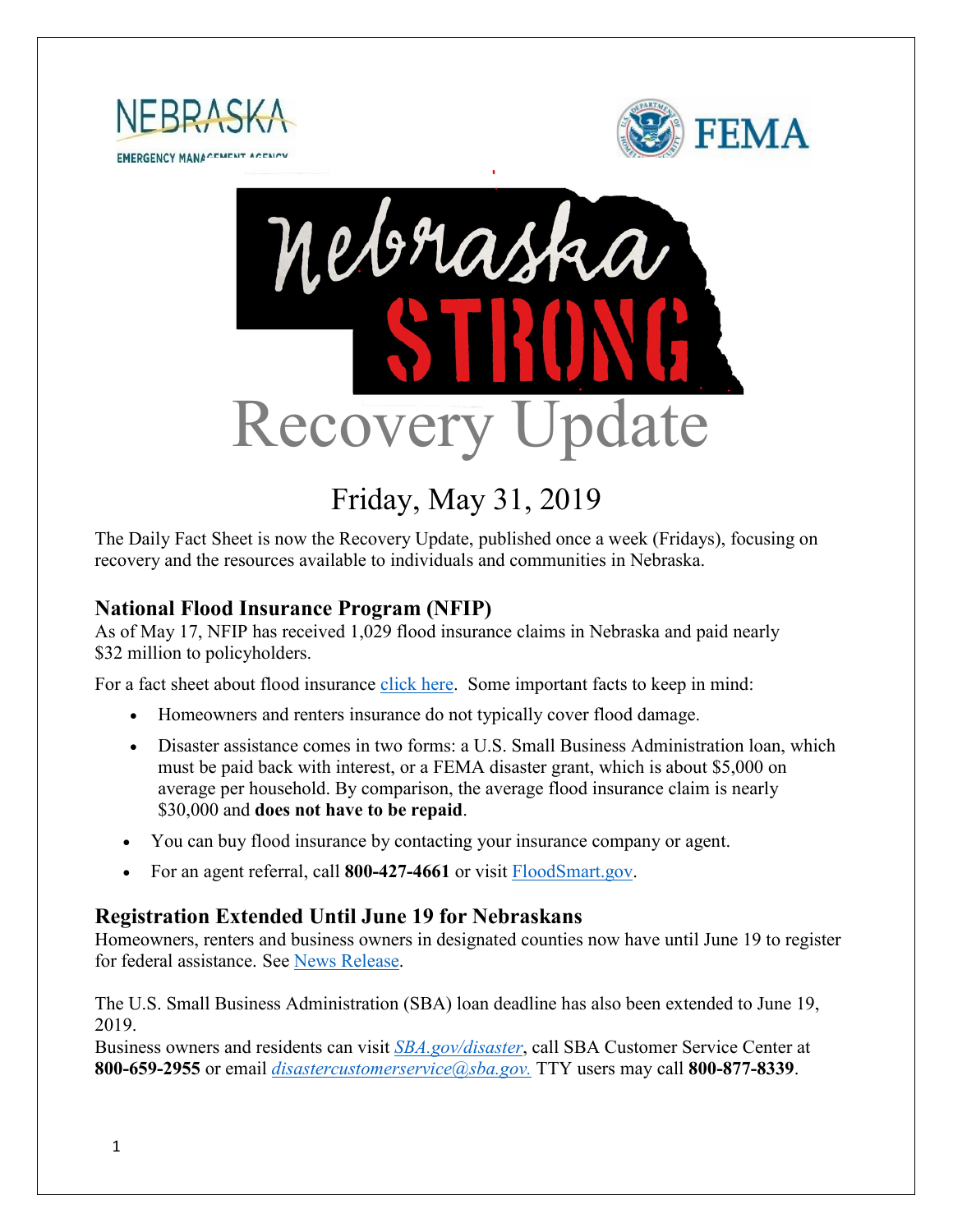### **Help remains after Disaster Recovery Centers close**

Now that the centers have closed, help is just a mouse click, phone call or a tap on the FEMA app away. Applicants can still get help by:

- Logging into their account at [DisasterAssistance.gov.](http://www.disasterassistance.gov/)
- Calling the FEMA Helpline at **800-621-3362** or **800-462-7585 (TTY**). Multilingual operators are available (press **2** for Spanish).
- Accessing the **FEMA app** on their mobile device. To download, visit: [fema.gov/mobile-app.](https://www.fema.gov/mobile-app)

For more information on Nebraska's disaster recovery, visit [http://nema.nebraska.gov.](http://nema.nebraska.gov/)

# **Federal Disaster Assistance Is for Nebraska Renters, Too**

Renters in counties and tribal areas whose homes and property were damaged in this disaster may be eligible for federal disaster assistance. For information on assistance available, [click here.](https://www.fema.gov/news-release/2019/05/13/federal-disaster-assistance-nebraska-renters-too)

#### **Housing Resources for Disaster Survivors**

The State of Nebraska is leading a Housing Task Force to address housing shortages and unmet needs in communities affected by flooding. A fact sheet [listing resources](https://edit.fema.gov/news-release/2019/04/19/fact-sheet-housing-resources-residents-nebraska-affected-march-storms-0) is posted on FEMA's disaster web page: [fema.gov/disaster/4420.](http://www.fema.gov/disaster/4420)

# **Check Permit Requirements Before Rebuilding**

It is important for Nebraskans to **check with local building authorities about local or state permits** before starting reconstruction. These may include building permits, floodplain development permits or permits for repair of septic systems. See NEMA guidelines [here.](https://nema.nebraska.gov/sites/nema.nebraska.gov/files/doc/ehp-considerations.pdf) To find more about floodplain issues, please visit [dnr.nebraska.gov/floodplain.](https://dnr.nebraska.gov/floodplain)

# **Understanding Your FEMA Letter**

If you applied for assistance from FEMA, you will receive a letter in the mail or via email that explains the status of your application and how to respond. It is important to read the letter carefully. Your letter will include the amount of any assistance FEMA may provide and information on the appropriate use of disaster assistance funds.

**If you have questions about your letter**, go online to [DisasterAssistance.gov,](http://www.disasterassistance.gov/) or call the disaster assistance helpline at **800-621-3362** or **800-462-7585 (TTY**).

#### **FEMA Hires Nebraskans to Work on Disaster Recovery**

FEMA is hiring Nebraskans to help with recovery efforts. The website is updated regularly. Go to [www.USAJobs.gov,](http://www.usajobs.gov/) type "FEMA Local Hire" in the search box and "Nebraska" in the location box.

#### **Keep your recovery options open with SBA low-interest loans**

SBA loans provide the largest source of long-term federal disaster recovery funds for survivors in a major disaster declaration. By submitting an initial application with SBA, you will keep the option open to obtain recovery funds that you may need. Don't wait for insurance claims to be settled; it is not necessary to know how much money you may need. There is no cost to apply, or any obligation to accept funds if approved.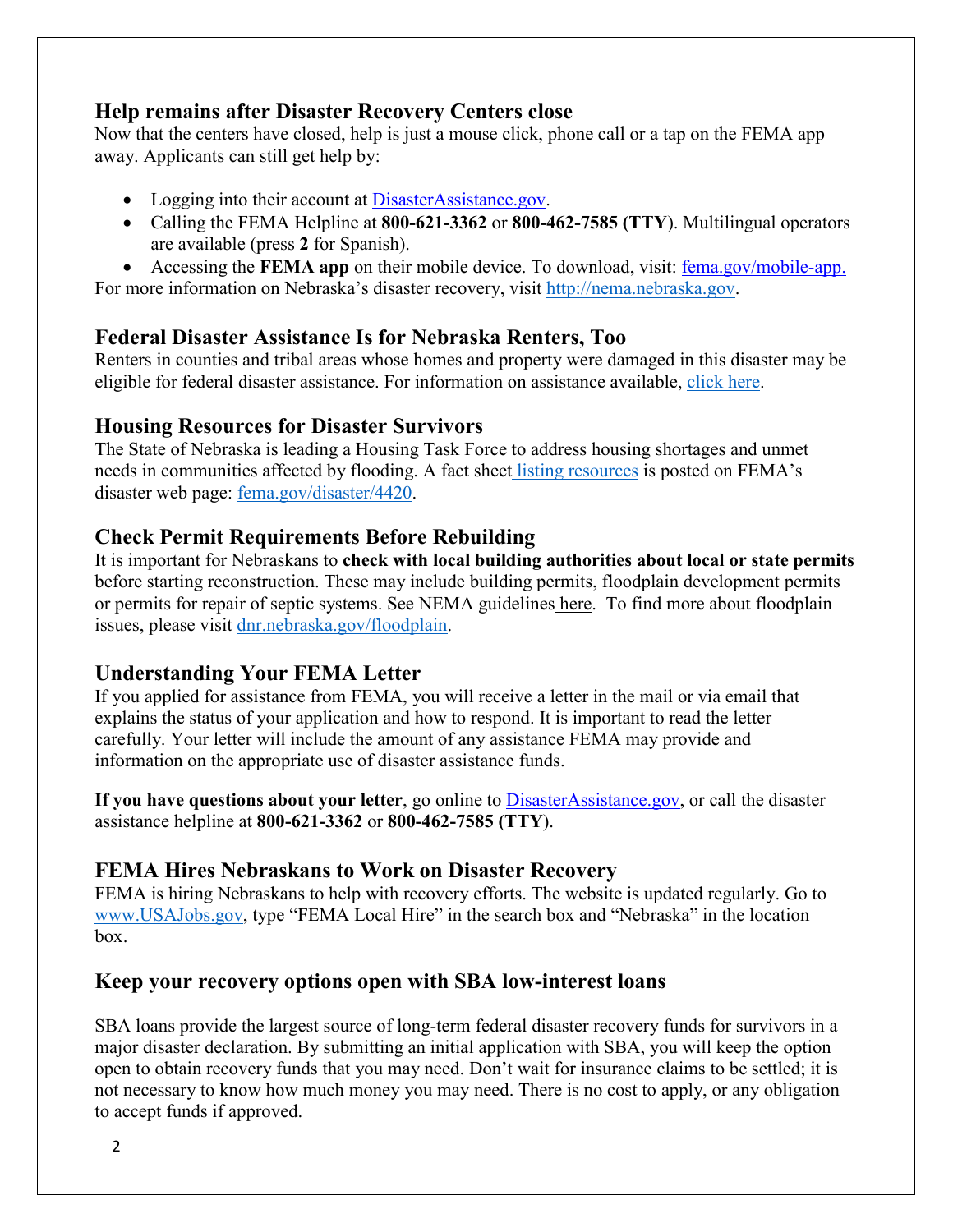If SBA is unable to offer you a loan, you may be referred back to FEMA for potential additional grant assistance. Survivors who've been referred for low-interest loans with SBA and don't apply, will not be considered for these "other needs" grants from FEMA.

SBA has approved over **\$37.7 million in low-interest recovery loans for Nebraskans**. \$31.9 million for homeowners and renters and \$5.8 million for businesses and private nonprofits, to date. SBA is also operating two Disaster Loan Outreach Centers to help homeowners, renters, businesses and nonprofits with face-to-face assistance to apply and to close their approved loans. The centers are in the **Fremont City Auditorium, Community Room at 925 N Broad St, Fremont, NE 68025** in Dodge County, and at **3802 Raynor Parkway, Suite 201, Bellevue, NE 68123** in Sarpy County. Both centers are open 9 a.m. to 6 p.m., Mondays – Fridays until further notice. No appointment necessary.

To apply online or for any questions, residents and businesses can visit [SBA.gov/disaster,](http://www.sba.gov/disaster) call SBA's Customer Service Center at **800-659-2955**, or email [disastercustomerservice@sba.gov.](mailto:disastercustomerservice@sba.gov) TTY users may call **800-877-8339**.



Photo credit USACE

# **Free Safety and Health Consultations Available to Flood-Impacted Businesses**

The Nebraska Department of Labor (NDOL) is offering free safety and health consultations to businesses in flood-impacted areas. Trained NDOL consultants are available to assist with mold remediation plans, provide safety and health assessments, identify electrical hazards, and perform overall risk assessment. For more information, go online to [dol.nebraska.gov.](https://dol.nebraska.gov/PressRelease/Details/117)

#### **Crisis Counseling Services Available**

3 Survivors may call the Rural Response Hotline at **800-464-0258.** Outreach workers are available to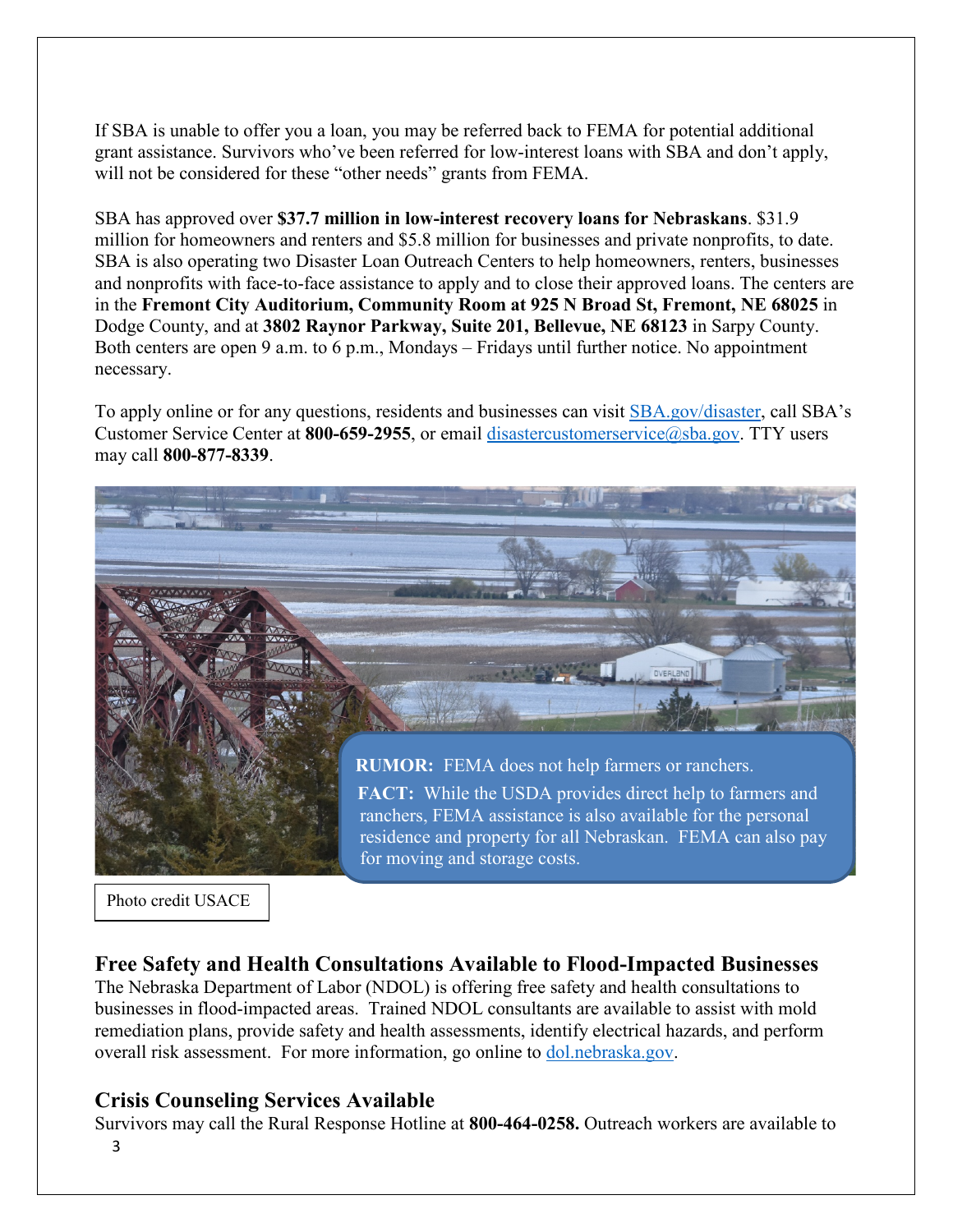support emotional and psychological issues. Callers receive tips on how to handle disaster-related distress, along with referrals to local treatment centers, support groups and community-based organizations. For more information, go to [nema.nebraska.gov.](file://fema.net/R7/DR/DR-4420-NE/EA/Planning%20and%20Products/Writers/Dale%20Bonza/DFS/nema.nebraska.gov)

# **Cultural Heritage Preservation**

The Heritage Emergency National Task Force, a public-private partnership between FEMA and the Smithsonian Institution, offers recommendations on cleaning water-damaged belongings. On June 1 the Durham Museum in Omaha will host a free workshop with Smithsonian experts to provide guidance on preserving and safeguarding your heirlooms, such as photographs, documents and books, and quilts that were damaged by flooding or need to be protected. The workshop will be livestreamed through ZOOM videoconference software for those unable to attend. More information is available on the museum's Facebook page [https://durhammuseum.org/event/saving-your-family](https://durhammuseum.org/event/saving-your-family-treasures-workshop/?instance_id=12045)[treasures-workshop/?instance\\_id=12045.](https://durhammuseum.org/event/saving-your-family-treasures-workshop/?instance_id=12045)

To help clean up heirlooms after the flood, you can download the Gerald R. Ford Conservation Center guide at [http://netnebraska.org/basic-page/television/saving-your-treasures.](http://netnebraska.org/basic-page/television/saving-your-treasures)

Please see Preserving Your Family Heritage Fact Sheet [click here](https://www.fema.gov/news-release/2019/05/31/fact-sheet-help-restore-family-heirlooms-following-flood) for additional information.

# **NFIP Increased Cost of Compliance Can Help with Rebuilding in Nebraska**

If you have a policy with the NFIP and your home was damaged extensively by the March storms, you may qualify for additional coverage under the provisions of Increased Cost of Compliance (ICC). ICC funds can help defray the costs of elevating, floodproofing, demolishing or relocating a residence. For more information, contact your local floodplain administrator, your insurance agent or call NFIP at **800-427-4661**.

# **Agriculture News: Grants, Loans and other Programs**

- **USDA Rural Development (RD)** Business and Co-op Programs have a funding opportunity for a [Rural Cooperative Development Grant.](https://www.rd.usda.gov/programs-services/rural-cooperative-development-grant-program) Applications are due June 3, 2019. Total funding will be \$5,800,000.
- **USDA RD** delivered its Multi-Family [Housing Vacancy Report](https://www.rd.usda.gov/) to the U.S. Department of Housing and Urban Development (HUD). There are 227 vacant units available.

# **FEMA Individual Assistance in Nebraska**

Homeowners and renters in the following 27 counties and one tribe are eligible to apply for Individual Assistance: Antelope, Boone, Boyd, Buffalo, Burt, Butler, Cass, Colfax, Cuming, Custer, Dodge, Douglas, Hall, Howard, Knox, Madison, Nance, Nemaha, Pierce, Platte, Richardson, Saline, Sarpy, Saunders, Stanton, Thurston and Washington counties and the Santee Sioux Nation.

# **FEMA Public Assistance in Nebraska**

Public Assistance (PA) is FEMA's largest grant program, providing funds to assist communities responding to and recovering from major disasters. FEMA can reimburse eligible costs for debris removal and emergency protective measures, and the repair, replacement or restoration of disasterdamaged publicly owned facilities and the facilities of some nonprofit organizations. The program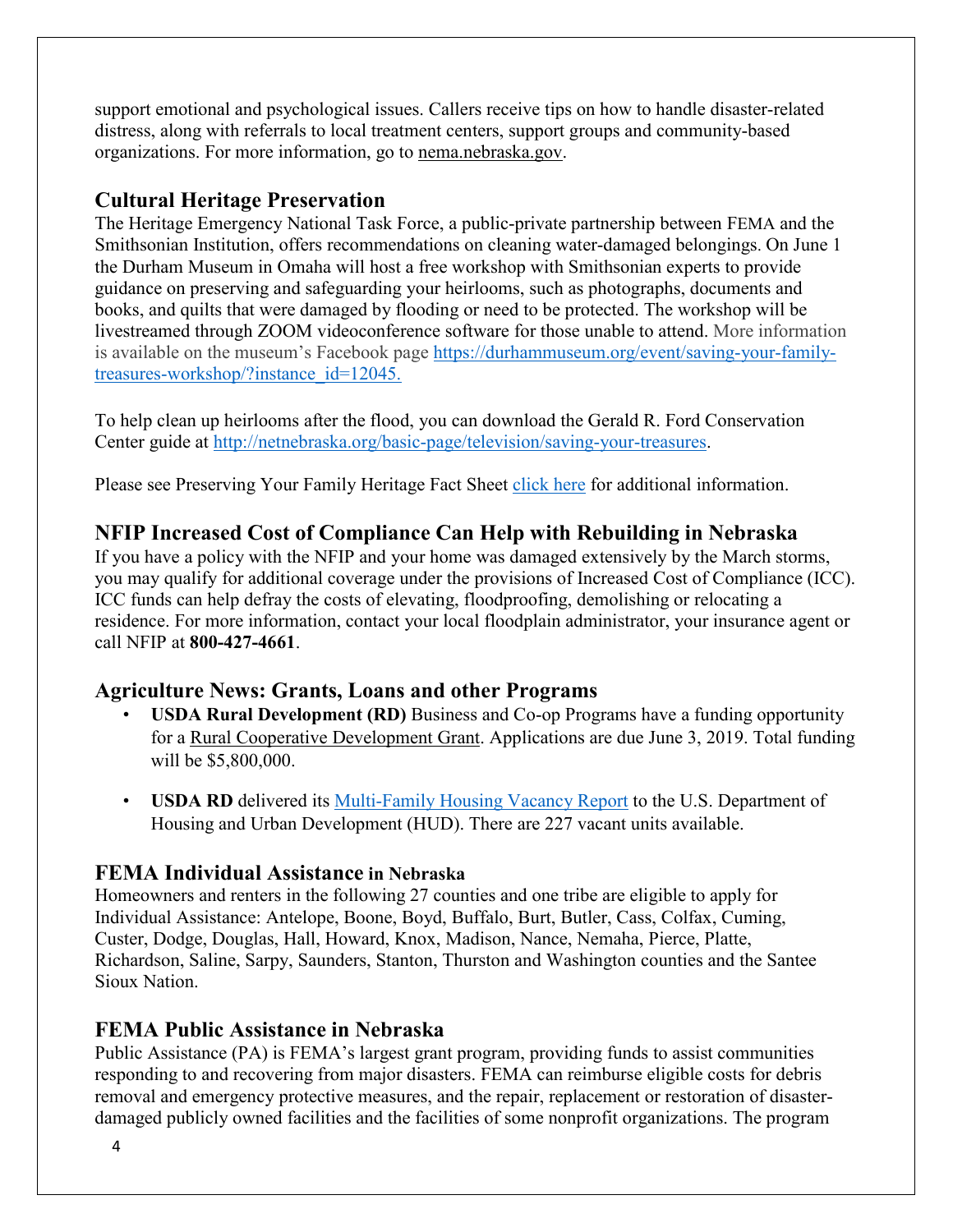also encourages protection of these damaged facilities from future events by providing assistance for hazard-mitigation measures during the recovery process. The federal cost share for this program will not be less than 75 percent of eligible expenses for emergency measures and permanent restoration.

Eligible applicants in the designated damage area include**:** local governments, state government, certain non-profit organizations, schools and tribal governments.

For comprehensive information on the Public Assistance Program, go online to the NEMA Website **[nema.nebraska.gov/recovery/public-assistance](https://nema.nebraska.gov/recovery/public-assistance)**; where you will find links to information and forms that describe the "who, what, where, when, why and how" for municipalities, governmental entities and certain nonprofit organizations that are eligible to participate in this program. Included are:

- **FEMA Grants Portal Information** If you have not received an email for the Grants Portal, please call **402-429-3389**.
- **The deadline to apply is June 20, 2019**.

For a Fact Sheet describing the application process, visit online [https://www.fema.gov/disaster/4420.](https://www.fema.gov/disaster/4420)

# **Information Links:**

- Nebraska Emergency Management Agency: [nema.nebraska.gov/](https://nema.nebraska.gov/)
- Nebraska Impact (Volunteering): [www.nebraskaimpact.com/flood](http://www.nebraskaimpact.com/flood)
- Twitter: [twitter.com/nematweets](https://twitter.com/nematweets)
- Facebook: [facebook.com/nema.page](https://www.facebook.com/nema.page)
- YouTube: [youtube.com/user/TheNEMAtube](https://www.youtube.com/user/TheNEMAtube)
- Flickr: [flickr.com/photos/nemapics/](https://www.flickr.com/photos/nemapics/)
- FEMA: [FEMA.gov](https://www.fema.gov/)
- Facebook: [facebook.com/FEMA](https://www.facebook.com/FEMA)
- Twitter: [twitter.com/femaregion7](https://twitter.com/femaregion7)
- National Flood Insurance Program: [Floodsmart.gov](https://www.floodsmart.gov/)
- FEMA blog: [fema.gov/blog](https://www.fema.gov/blog)
- SBA Office of Disaster Assistance: [sba.gov/disaster.](http://www.sba.gov/disaster)
- The public notice for the Nebraska recovery mission is posted on the following websites:
	- <https://nema.nebraska.gov/sites/nema.nebraska.gov/files/doc/fema-ipn4420.pdf>
	- <https://www.fema.gov/disaster/notices/initial-public-notice-dr-4420-ne>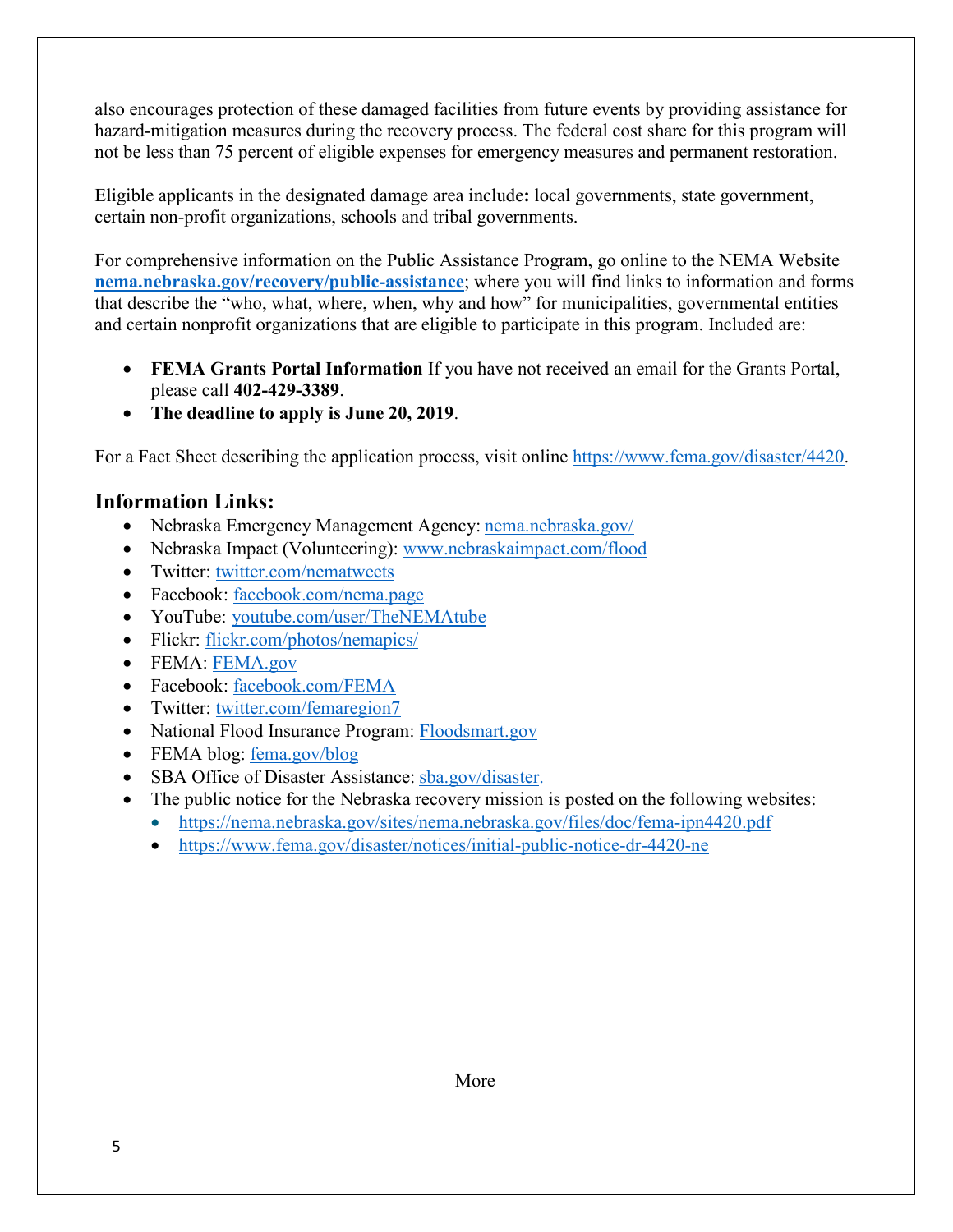

fema.gov/disaster/4420

# INDIVIDUAL AND HOUSHOLD ASSISTANCE PROGRAM **Individual Assistance Program Deadline June 19**

FEMA's Individuals and Households Program (IHP) may provide financial and direct assistance for losses caused directly by the disaster that are not covered by insurance or any another source. By law, FEMA may not duplicate assistance received from another source. In addition, IHP is not a substitute for insurance and cannot cover all losses caused by a Presidentially

declared disaster; it is intended to help with emergency disaster recovery needs.

If you registered for disaster assistance, stay in touch with FEMA. Missing or outdated information, such as phone numbers or addresses, can delay help. The easiest way to update your application, check your status or provide missing information is at [www.DisasterAssistance.gov.](http://www.disasterassistance.gov/)

To create an online account, you must first verify your identity:

Click **Check Status** on the **Home** page or from the **Get Assistance** menu. Click **Create Account**.

• Enter your date of birth and Social Security number.

After your identity is verified, you may continue:

- Create a user ID and password.
- Enter an email address. This is the only way we can send you a PIN that you need to access your account. A temporary PIN will be sent to the email address you entered. You should receive it within 24 hours.

After you receive your PIN, follow the instructions in the email to finish creating your account. Before you can set up an account, you need to answer four security questions to prove who you are.

For help to access your account or for lost or forgotten user ID, password or PIN, call the Internet Help Desk, 24 hours a day, 7 days a week at **800-745-0243**. When you call the help desk, you need to provide the following: your Registration ID and your Social Security number.